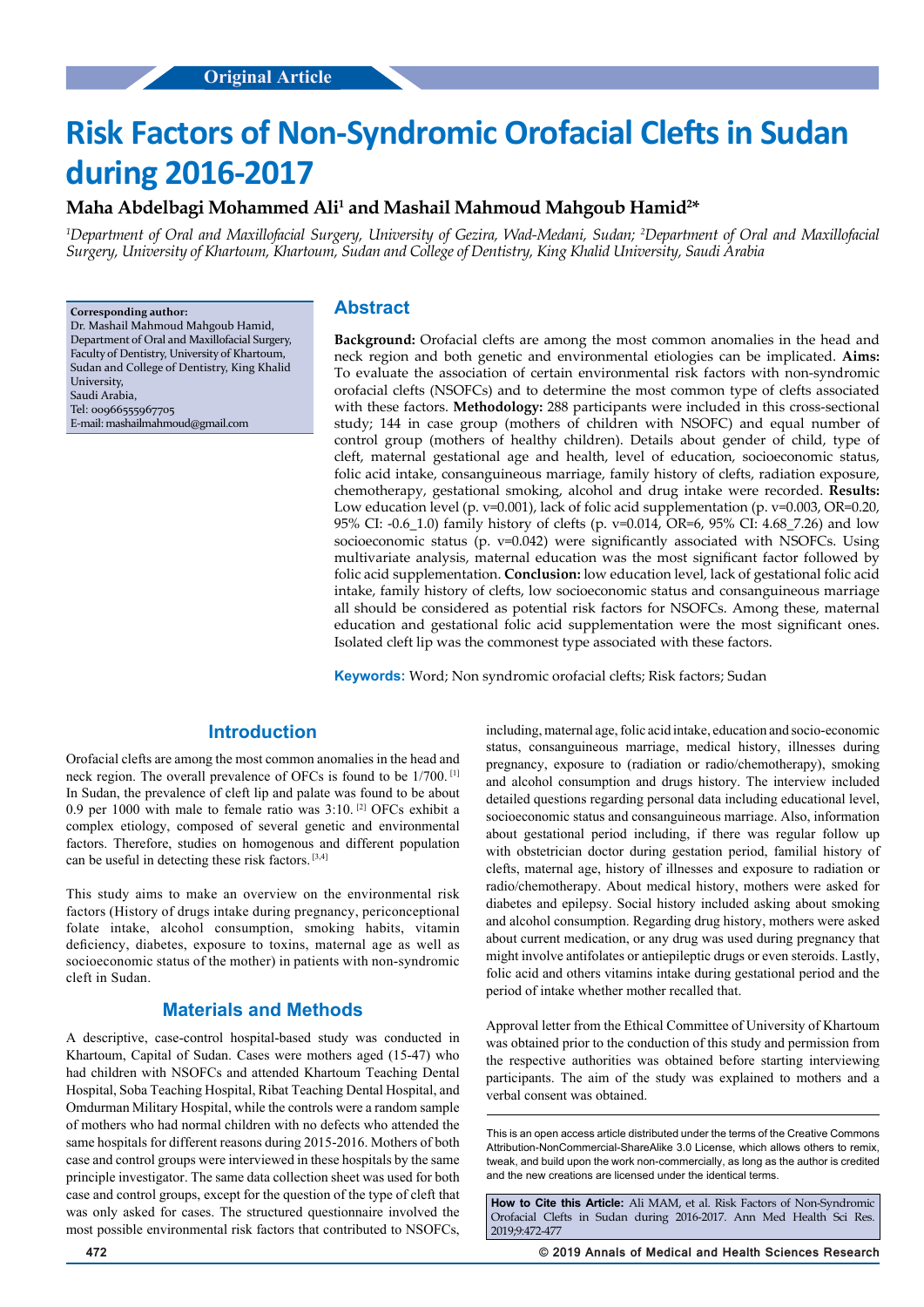IBM SPSS version 20.0 was used for entering and analyzing the data. Descriptive statistics were obtained including frequency distribution tables and graph. Chi square test was used to find association between environmental risk factors and OFCs in which p-value of <0.05 considered significant. Finally, logistic regression for multivariate analysis was also used.

#### **Results**

The study included 144 cases of non-syndromic clefts and 144 healthy controls with no birth defects. Thirty-five males and forty-five females were in the CL group, while thirty-seven males and twenty-one females were in the CLP group. The CP group consisted of four males and only

| Table 1: Maternal age. |                                             |    |                               |      |                |   |     |  |
|------------------------|---------------------------------------------|----|-------------------------------|------|----------------|---|-----|--|
| <b>Study Groups</b>    |                                             |    | Total                         |      |                |   |     |  |
|                        |                                             |    | 11-20 21-30 31-40 41-50 51-60 |      |                |   |     |  |
| Cases                  | Frequency                                   | 30 | 78                            | 34   | $\overline{2}$ | 0 | 144 |  |
|                        | Percentage 20.8% 54.2% 23.6% 1.4% 0.0% 100% |    |                               |      |                |   |     |  |
| Controls               | Frequency                                   | 21 | 69                            | 52 2 |                | 0 | 144 |  |
|                        | Percentage 14.6% 47.9% 36.1% 1.4% 0.0% 100% |    |                               |      |                |   |     |  |
| P value                | 0.332                                       |    |                               |      |                |   |     |  |



**Figure 1:** Type of cleft among case group.



**Figure 2:** Folic acid intake during pregnancy.



**Figure 3:** Socio-economic status of cases.

two females. The most common type of OFCs in this study was the cleft lip (55.6%), while only (4.2%) of patients had cleft palate [Figure 1]. There was no significant difference between cases and controls with respect to maternal age [Table 1], history of illnesses during pregnancy, exposure to radiation, radiotherapy or chemotherapy, and history of diabetes (p-value was  $> 0.05$  for all these variables.



**Figure 4:** Socio-economic status of controls.



**Figure 5:** Consanguineous marriage.



**Figure 6:** Familial history of cleft.



**Figure 7:** Consanguineous marriage and the type of cleft.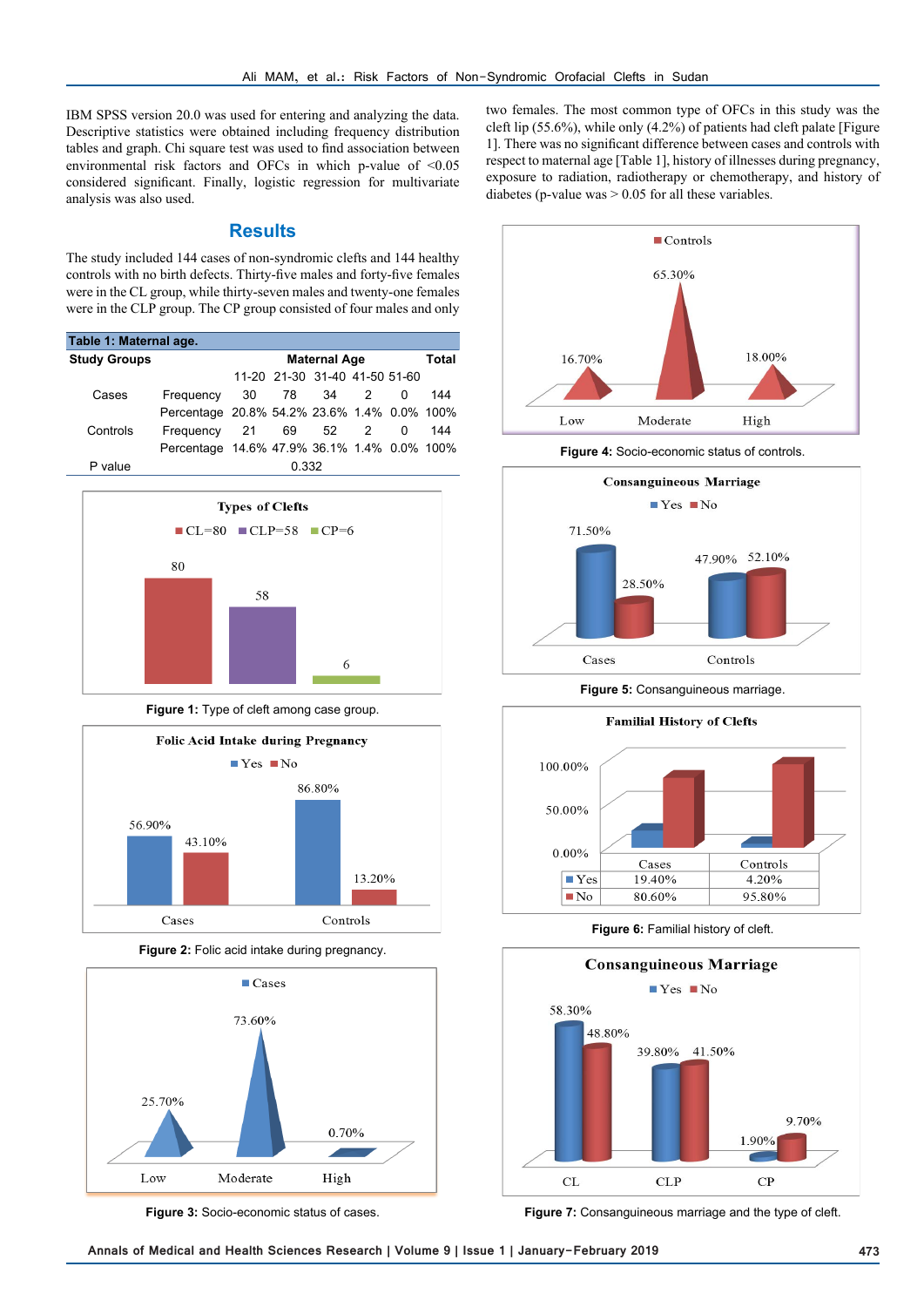| <b>Table 2: Education level.</b> |            |                        |           |                   |               |      |
|----------------------------------|------------|------------------------|-----------|-------------------|---------------|------|
| <b>Study Groups</b>              |            | <b>Education Level</b> |           |                   |               |      |
|                                  |            | Primary                | Secondary | <b>University</b> | <b>Others</b> |      |
| Cases                            | Frequency  | 52                     | 51        | 26                | 15            | 144  |
|                                  | Percentage | 36.1%                  | 35.4%     | 18.1%             | 10.4%         | 100% |
| Controls                         | Frequency  | 28                     | 23        | 71                | 22            | 144  |
|                                  | Percentage | 19.4%                  | 16.0%     | 49.3%             | 15.3%         | 100% |
| P value                          |            |                        | 0.000     |                   |               |      |

| Table 3: Maternal age group and the type of cleft. |           |       |            |         |       |  |  |
|----------------------------------------------------|-----------|-------|------------|---------|-------|--|--|
| <b>Maternal Age Group</b>                          |           | CL    | <b>CLP</b> | СP      | Total |  |  |
| 11-20 years                                        | Frequency | 11    | 17         | 2       | 30    |  |  |
|                                                    | Percent   | 36.7% | 56.7%      | 6.6%    | 100%  |  |  |
| $21-30$ years                                      | Frequency | 50    | 26         | 2       | 78    |  |  |
|                                                    | Percent   | 64.1% | 33.3%      | 2.6%    | 100%  |  |  |
| 31-40 years                                        | Frequency | 17    | 15         | 2       | 34    |  |  |
|                                                    | Percent   | 50%   | 44.1%      | 5.9%    | 100%  |  |  |
| 41-50 years                                        | Frequency | 2     | 0          | 0       | 2     |  |  |
|                                                    | Percent   | 100%  | $0.0\%$    | $0.0\%$ | 100%  |  |  |

| Table 4: Folic acid intake and the type of cleft. |                        |     |                  |       |       |  |  |
|---------------------------------------------------|------------------------|-----|------------------|-------|-------|--|--|
| <b>Folic Acid Intake</b>                          |                        | CL. | <b>CLP</b>       | СP    | Total |  |  |
| Yes                                               | Frequency              | 43  | 36               | 4     | 83    |  |  |
|                                                   | Percentage 51.8% 43.4% |     |                  | -4.8% | 100%  |  |  |
| No                                                | Frequency              | 37  | 22               | 2     | 61    |  |  |
|                                                   | Percentage             |     | 60.7% 36.0% 3.3% |       | 100%  |  |  |

| Table 5: Education level and type of cleft. |            |       |            |         |       |  |  |
|---------------------------------------------|------------|-------|------------|---------|-------|--|--|
| <b>Education Level</b>                      |            | CL    | <b>CLP</b> | СP      | Total |  |  |
| Primary                                     | Frequency  | 32    | 21         | 0       | 53    |  |  |
|                                             | Percentage | 60.4% | 39.6%      | $0.0\%$ | 100%  |  |  |
| Secondary                                   | Frequency  | 24    | 22         | 4       | 50    |  |  |
|                                             | Percentage | 48.0% | 44.0%      | 8.0%    | 100%  |  |  |
| University                                  | Frequency  | 11    | 13         | 2       | 26    |  |  |
|                                             | Percentage | 42.3% | 50.0%      | 7.7%    | 100%  |  |  |
| Others                                      | Frequency  | 13    | 2          | 0       | 15    |  |  |
|                                             | Percentage | 86.7% | 13.3%      | $0.0\%$ | 100%  |  |  |

| Table 6: Socio-economic status and the type of cleft.         |            |            |       |            |           |       |
|---------------------------------------------------------------|------------|------------|-------|------------|-----------|-------|
| <b>Socioeconomic</b><br><b>Status</b>                         |            | CL         |       | <b>CLP</b> | <b>CP</b> | Total |
|                                                               |            | Low        |       | Moderate   | High      |       |
| Low                                                           | Frequency  | 26         |       | 11         | 0         | 37    |
|                                                               | Percentage | 70.3%      |       | 29.7%      | $0.0\%$   | 100%  |
| Moderate                                                      | Frequency  | 54         |       | 47         | 5         | 106   |
|                                                               | Percentage | 51%        |       | 44.3%      | 4.7%      | 100%  |
| High                                                          | Frequency  | 1          |       | 0          | 0         | 1     |
|                                                               | percentage | 100%       |       | 0.0%       | $0.0\%$   | 100%  |
| Table 7: History of clefts in families and the type of cleft. |            |            |       |            |           |       |
| <b>History of Clefts in</b><br><b>Families</b>                |            |            | CL    | <b>CLP</b> | <b>CP</b> | Total |
| Yes                                                           |            | Frequency  | 15    | 11         | 2         | 28    |
|                                                               |            | Percentage | 53.6% | 39.3%      | 7.1%      | 100%  |
| No.                                                           |            | Frequency  | 65    | 47         | 4         | 116   |
|                                                               |            | Percentage | 56.0% | 40.5%      | 3.5%      | 100%  |
|                                                               |            |            |       |            |           |       |

| Table 8: History of maternal illnesses during pregnancy and the<br>type of cleft. |                             |     |            |           |       |
|-----------------------------------------------------------------------------------|-----------------------------|-----|------------|-----------|-------|
| <b>History of maternal</b><br>illnesses                                           |                             | CL. | <b>CLP</b> | <b>CP</b> | Total |
| Yes                                                                               | Frequency                   | -17 | 13         |           | 32    |
|                                                                                   | Percentage 53.1% 40.6% 6.3% |     |            |           | 100%  |
| No                                                                                | Frequency                   | 63  | 45         | 4         | 112   |
|                                                                                   | Percentage 56.2% 40.2% 3.6% |     |            |           | 100%  |

No one of the participants in the case and control groups had epilepsy or mentioned a history of using of antiepileptic and steroids (antifolate drugs) during pregnancy. In addition to that, no association was found between smoking and alcohol consumption and risk of NSOFCs since no one of interviewees reported history of smoking or alcohol intake during their pregnancy.

There was a statistically significant difference between the two groups with respect to gestational folic acid intake. (p-value=0.000) [Figure 2]. Chi-square test showed a significant difference between the two groups (p-value=0.000) in regards to the level of education of interviewed mothers [Table 2]. low socioeconomic status was more among cases (25.7%) than those in controls (16.7%), chi-square test showed statistically significant difference (p-value< 0.05) [Figure 3 and Figure 4]. Mothers in the case group had a higher percentage of marriage to their relatives (71.5%) than those in the control group (47.9%) [Figure 5]. The difference between the two groups showed to be statistically significant (p-value=0.003). Positive history of clefts in families was significantly associated with risk of OFCs in children (using chi-square test p-value=0.003) [Figure 6].

In regards to distribution of OFCs Risk Factors among each type of Cleft we found that CL was the commonest type in almost age groups except the age group of (11-20 years), in which CLP was more common [Table 3]. CL was also the commonest type of cleft associated with all risk factors i.e., Folic acid intake, positive familial history of clefts and consanguineous marriage [Figure 7]. In addition, it was the commonest type in all level of mothers' education and all categories of socioeconomic status as well [Tables 4-8].

Four mothers previously exposed to radiation gave birth with cleft lip and palate, while six diabetic mothers had their babies born with cleft lip.

Multivariate analysis was performed to determine the most significant risk factor of OFCs. Binary logistic regression was performed and it showed that the education level was the risk factor with the strongest association (p-value=0.001), followed by folic acid intake (p-value=0.003), then familiar history of clefts (p-value=0.014) and lastly the socioeconomic status (p-value=0.042).

#### **Discussion**

Orofacial clefts are among the most common anomalies in the head and neck region and both genetic and environmental etiologies can be implicated. This study investigated the association of several certain environmental risk factors with risk of non-syndromic orofacial clefts.

With respect to maternal age, the common age group of interviewed mothers was 21-30 years for both cases and controls groups, this finding is contrary to that of Monlleó<sup>[5]</sup> and Shapira's study, <sup>[6]</sup> among Brazilian and Israeli Jews and Arabs population respectively. Monlleó found that almost one third of mothers in his study were either < 18  $or > 35$  years. Low maternal age increase risks of labor problems, prematurity, low birth weight, and hypoxia, mainly due to reproductive system immaturity, poor maternal nutrition, and frequent use of legal and illegal drugs, <sup>[5]</sup> whereas in Shapira's study, new born of young mothers (<20 years) and old mothers (>45 years) had significant higher cleft rates (p-value< 0.009).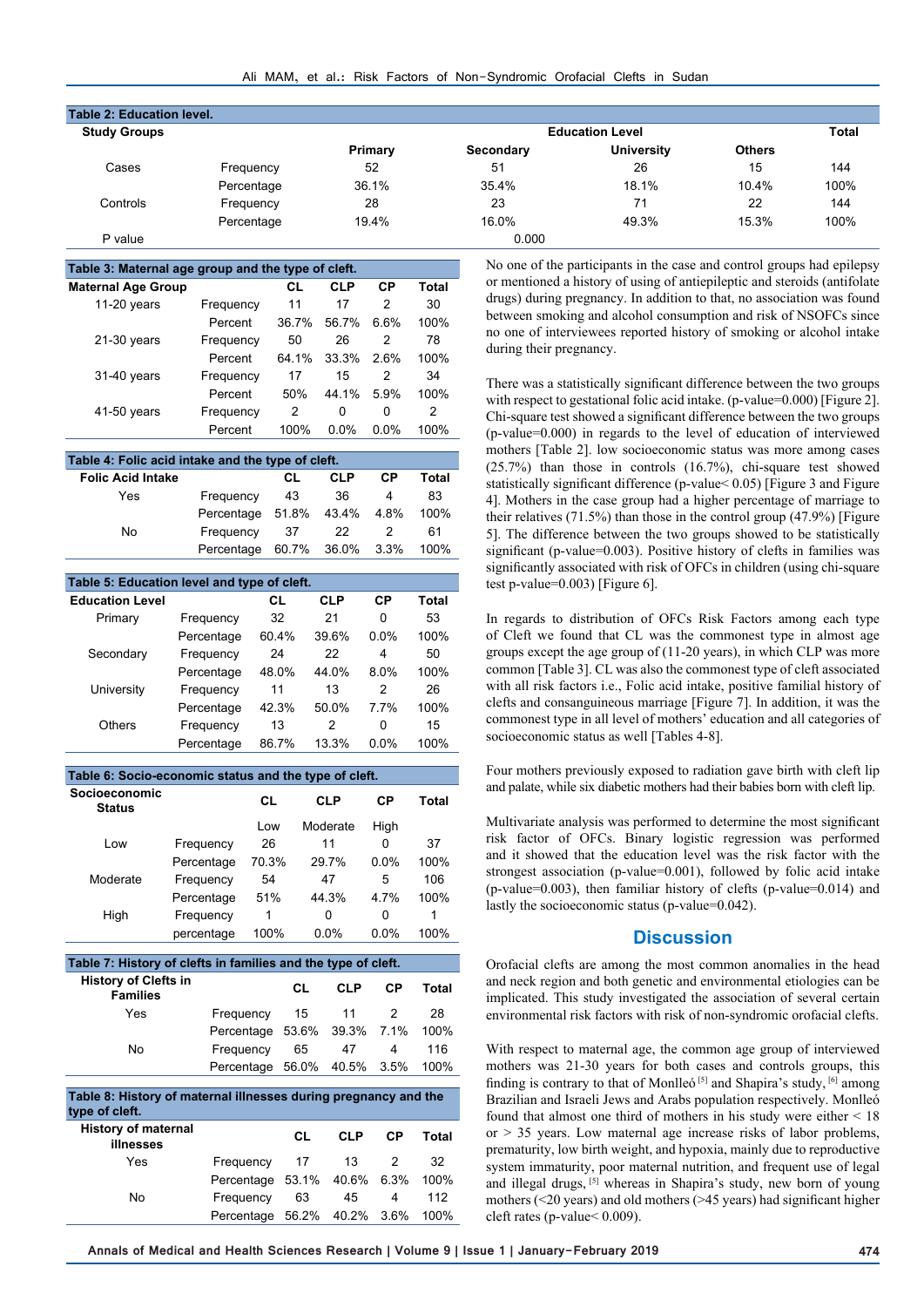The current study agrees with most of previous studies by showing a significant inverse association between folic acid intake during pregnancy with the risk of NSOFCs (p-value< 0.05, OR=0.2, 95% CI:  $-0.6$  1.0). [7-11] These results are consistent with these of Itikala's study who estimated 48% risk reduction for CLP (OR =0.52, 95% CI: 0.34  $(0.80)$ ,  $[7]$  and in accordance with the same study of Itikala, the risk reduction of CP in the present results was less than that of CLP. Lack of folic acid consumption was associated with a higher incidence of CL (p-value=0.018) in Carinc's study, this finding matches that observed in this study as well. All these findings are contrary to previous studies by Czeile and Hayes, in which no correlation between folic acid intake and cleft risk reduction was observed. [12,13]

Several studies have evaluated the impact of education level on the risk of non-syndromic orofacial clefts. Low maternal education, which may contribute to the lack of awareness of the importance of healthy diet and nutrition including folic acid vitamin supplementation in the early stage of pregnancy seemed to be a risk factor for having a child with non-syndromic orofacial clefts as in Taghavi's study.<sup>[14]</sup> The most obvious finding to merge from the data analysis in this study is that the majority of mothers in the case group had primary and secondary educational levels, whereas the majority of those in the control group are highly educated (p-value= $\leq$  0.05), although these results reflect those of Krapels's study, in which also found that the low education level was associated with increased risk of CLP, [15] it seems that they may be due to sampling bias (selecting of mothers in these hospitals).

It was hypothesized that the low socioeconomic status is a risk factor for orofacial clefts that have to be considered, because it can be a marker of parental health and life style, the life style factors, either alone or in combination with occupational activities and genetic background, play a role in the etiology of orofacial clefts. [14] One of the finding in this study that (25.7%) of cases associated with low socioeconomic status in comparison to (16.7%) of controls, with significant p-value< 0.05. These results agree with Clark's findings, in which reported the prevalence of orofacial clefts was increased with increasing deprivation, [16] however this does not appear to be the case in Carmichael's study, that reported no association between maternal socioeconomic status and orofacial clefts. [17] Surprisingly, the current study accords with previous reports which demonstrated that the association between the socioeconomic status and the risk of orofacial clefts was only observed in cases with cleft lip/ and or palate but not for isolated cleft palate.<sup>[16]</sup>

One of the proposed objectives of the current study is to assess the association of consanguineous marriage as a possible risk factor with orofacial clefts, a significant difference was observed between case (71.5%) and control (47.9%) groups regarding consanginous marriage (p-value=0.003 OR =2.70, 95% CI: 2.03 \_ 3.37). These results broadly support the findings in other studies such as Jamiliam's study, in which consanguineous marriage observed in (32%) of parents versus (18%) in matched controls, [18] and also to Leite's study, parental consanguineous marriage with (odd ratio =3.8, CI:  $1.27$   $12.18$ ). [19] Although these results consistent with previous mentioned studies, they are differing from some published one, Taghavi, reported no significant difference between case and control group with respect to consanguineous marriage. [14] Regarding the type of the cleft in association with this risk factor, in the present study, the consanguineous marriage was found to be associated with all types of cleft, with highest percentage for CL and the lowest one for CP, while in Leite's study, no association between consanguineous marriage and isolated CP was observed. [19]

The current study was designed to evaluate the history of the clefts in the families of interviewed mothers and its association with risk of orofacial clefts, the results indicate significant association (p-value=0.003 and OR =5.97, CI: 4.68 \_ 7.26), comparison of these findings with those of other studies confirms this association as in Leite's study, which demonstrated that the history of oral clefts either in the father's (OR =5.0) was strongly associated with both types of orofacial clefts (CL/P). [19] This association between the history of clefts in relatives' families and the risk of orofacial clefts may be attributed to the role of genetic factors.

The present study found that there was no significant association between maternal history of diabetes and occurrence of orofacial clefts, (p-value=0.649), odd ratio =1.52, (95% CI: -0.3 \_ 3.34), however this in contrast to Moore's study, in which pregnancies of women who were both obese and diabetic were 3.1 times as likely (95% CI: 1.2 \_ 7.6) to result in an offspring with craniofacial defects including orofacial clefts than were those of non-obese, non-diabetic women, which suggests that obesity and diabetes mellitus may act synergistically in the pathogenesis of congenital anomalies. [20] A previous study conducted by Abrishamchian, demonstrated that maternal epilepsy was associated with increased risk of non-syndromic orofacial clefts. [21] However, the present study did not detect any evidence of this association. This result may be explained by the fact that no epileptic mothers were present in both cases and controls groups.

Several studies had demonstrated that the maternal fever and the common cold during the first trimester as risk factor for orofacial clefts. [14,22,23] Mothers with history of influenza, common cold, orofacial herpes, and gastroenteritis during pregnancy were associated with increased risk to born children with isolated cleft lip  $+$  cleft palate. [23] Cold is a common source of fever, which has been associated with increased risk of birth defects in both animals and humans, particularly for neural tube defects. High temperature may result in the arrest of mitotic activity and cell death in mitosis phase. [24] In contrast to earlier findings, in which no association was found to occur between maternal history of fever or any other illnesses during pregnancy and risk of orofacial clefts (p-value= $1 \text{ OR } = 1.95\%$ , CI: 0.24  $\text{1.76}$ ).

Several previous studies have evaluated association of non-syndromic orofacial clefts with maternal history of radiation exposure or chemotherapy. Zandi's study in Iranian population reported that maternal drug intake, trauma, smoking, and radiation exposure during pregnancy, all were found to be significantly associated with increased risk of non-syndromic orofacial clefts. [25] However, the findings of the current study do not support these previous outcomes, since (p-value=0.246. OR – 0.38. 95%, CI: 1.29 \_ 2.05), but they are consistent with Taghavi's study, in which no association between radiation exposure and orofacial clefts was observed. [14]

In line with Taghavi's study, [14] the current study reported no association between smoking and risk of orofacial clefts was demonstrated (p-value=0.173, OR =0.24, 95% CI: 1.97 \_ 2.45), this is in contrast to other several studies, which found a significant marginal increase in risk of having an oral clefts if the mother smoked (odd ratio =1.75, 95%, CI: 1.01 \_ 3.02). [26-28] Shaw's study, reported that the relationship between maternal smoking and all types of orofacial clefts were associated with high percentage of risk of oral clefts, reported high risk of clefting in mothers who used to smoke more than twenty cigarettes per day. [29]

The results of this study regarding alcohol consumption during pregnancy showed that there were no association between alcohol intake during pregnancy and risk of orofacial clefts since no alcoholic mother in this study, this finding differs from that of Shaw's study, who observed a lack of increased risks of clefts for relatively low quantities of maternal alcohol consumption and increased risks of clefts for higher quantities of maternal alcohol consumption.<sup>[30]</sup> In this study, no association between conceptional intakes of folic acid antagonist with risk of orofacial clefts was noted, since none of the interviewed mothers had used these drugs during their pregnancy. Although some previous reports such as Taghavi et al. found no significant association between the consumption of previously mentioned drugs with the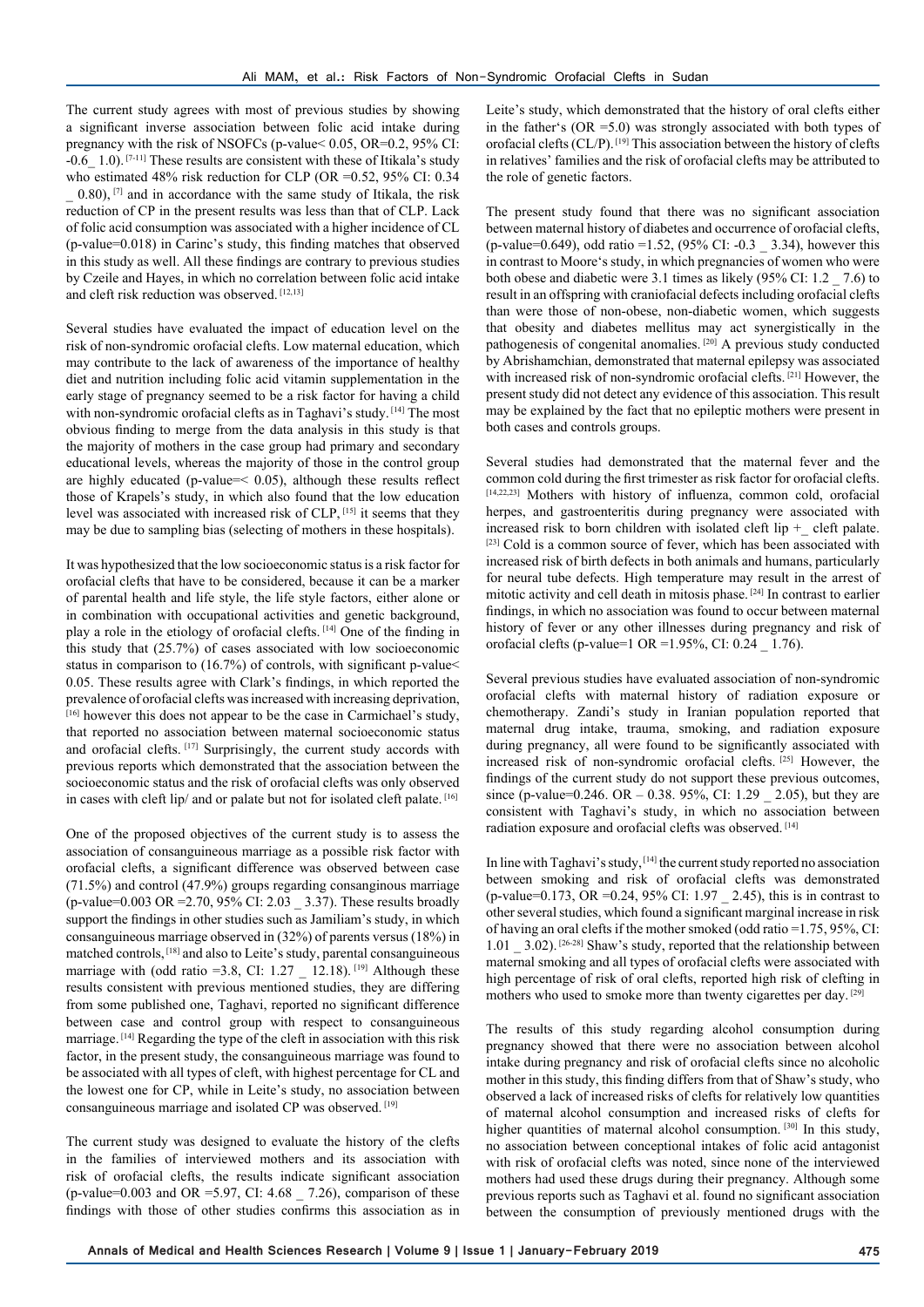risk of orofacial clefts, [14] other studies like Hernández-Díaz's study, reported that folic acid antagonists which include antiepileptic (like carpamazepine) and antifolates drugs (like methotrexate) may increase the risk not only of neural tube defects, but also of cardiovascular defects, oral clefts, and urinary tract defects, which proved that the folic acid component of multivitamins has protective effect against OFCs. [31]

In conclusion, the present study demonstrates a significant association between certain environmental factors with the risk of NSOFCs. Folic acid intake during pregnancy, maternal education level, familial history of OFCs, socioeconomic status, and consanguineous marriage all are shown to be significantly associated with risk of OFCs. The education level of mothers was found to be the most relevant environmental risk factor followed by folic acid intake during pregnancy (by using logistic regression).

Moreover, no statistically significant association was observed between the maternal history of diabetes, illnesses and radiation exposure during pregnancy with the risk of non-syndromic orofacial clefts. The current study shows no correlation between maternal smoking, alcohol consumption, history of epilepsy and the use of antifolate drugs during pregnancy in the occurrence of OFCs. However, lack of this correlation could be a statistical bias since no mother in the present study was a smoker, alcoholic, epileptic or used antifolates drugs during pregnancy.

The isolated cleft lip was the most common orofacial clefts type associated with these factors, followed by cleft lip and palate and lastly isolated cleft palate that was the least associated type. The distribution of males among the CLP and isolated CP groups more than the females, while the females more common in isolated CL group than the males. The study had the following possible limitations:

- Some association between risk factors and OFCs may be a possible result of chance.
- Although adjustment of several potential confounders in this study was done, the possibility of unmeasured confounding factors could not be ruled out.
- Recall bias can be one of the draw backs of this type of study; mothers in case group may recall past events and exposures differently than those in control group.
- The study did not include some factors related to OFCs such as maternal dietary habits during pregnancy, occupational exposures and life style factors; in addition to the gene-environmental interaction.
- Data regarding timing and duration of supplementation was not available.

### **Conflict of Interest**

The authors disclose that they have no conflicts of interest.

#### **References**

- 1. Del Prete S, D'urso A, Tolevski Meshkova D, Coppotelli E. Cleft lip and palate: A review of the literature. Webmed Central Orthodontics 2014;5:WMC004783.
- 2. Suleiman A, Hamzah S, Abusalab M, Samaan KT. Prevalence of cleft lip and palate in a hospital-based population in the Sudan. Int J Paediatr Dent. 2005;15:185-189.
- 3. Agbenorku P. Orofacial clefts: A worldwide review of the problem. Int Sch Res Notices. Plastic Surgery. 2013;13:2-7.
- 4. Stanier P, Moore GE. Genetics of cleft lip and palate: syndromic genes contribute to the incidence of non-syndromic clefts. Hum Mol Genet. 2004;13: R73-R81.
- 5. Monlleó IL, De Barros AG, Fontes MI, De Andrade AK, Brito GD, Do Nascimento DL, et al. Diagnostic implications of associated defects in patients with typical orofacial clefts. J Pediatr. 2015;91:485-492.
- 6. Shapira Y, Haklai Z, Blum I, Shpack N, Amitai Y. Prevalence of non-syndromic orofacial clefts among Jews and Arabs, by type, site, gender and geography: A multi-center study in Israel. Isr Med Assoc J. 2014;16:759-763.
- 7. Itikala PR, Watkins ML, Mulinare J, Moore CA, Liu Y. Maternal multivitamin use and orofacial clefts in offspring. Teratology. 2001;63:79-86.
- 8. Tolarova M, Harris J. Reduced recurrence of orofacial clefts after periconceptional supplementation with high-dose folic acid and multivitamins. Teratology. 1995;51:71-78.
- Shaw GM, Wasserman C, O'Malley C, Tolarova MM, Lammer EJ. Risks of orofacial clefts in children born to women using multivitamins containing folic acid periconceptionally. Lancet. 1995;346:393-396.
- 10. Rouget F, Monfort C, Bahuau M, Nelva A, Herman C, Francannet C, et al. Periconceptional folates and the prevention of orofacial clefts: role of dietary intakes in France. Rev Epidemiol Sante Publique. 2005;53:351-360
- 11. Carinci F, Rullo R, Farina A, Morano D, Festa VM, Mazzarella N, et al. Non-syndromic orofacial clefts in Southern Italy: pattern analysis according to gender, history of maternal smoking, folic acid intake and familial diabetes. J Craniomaxillofac Surg. 2005;33:91-94.
- 12. Czeizel AE, Tı́ már L, Sárközi A. Dose-dependent effect of folic acid on the prevention of orofacial clefts. Pediatrics. 1999;104:320-366
- 13. Hayes C, Werter MM, Willett WC, Mitchell AA. Case-control study of periconceptional folic acid supplementation and oral clefts. Am J Epidemiol. 1996;143:1229-1234.
- 14. Taghavi N, Mollaian M, Alizadeh P, Moshref M, Modabernia S, Akbarzadeh AR, et al. Orofacial clefts and risk factors in Tehran, Iran: a case control study. Iran Red Crescent Med J. 2012;14:25-30
- 15. Krapels IP, Zielhuis GA, Vroom F, De Jong-Van den Berg LT, Kuijpers-Jagtman AM, Van der Molen AB, et al. Periconceptional health and lifestyle factors of both parents affect the risk of liveborn children with orofacial clefts. Birth Defects Res A: Clin Mol Teratol. 2006;76:613-620.
- 16. Clark J, Mossey P, Sharp L, Little J. Socio-economic status and orofacial clefts in Scotland, 1989 to 1998. Cleft Palate Craniofac J. 2003;40:481-485.
- 17. Carmichael SL, Nelson V, Shaw GM, Wasserman CR, Croen LA. Socio-economic status and risk of conotruncal heart defects and orofacial clefts. Paediatr Perinat Epidemiol. 2003;17:264-271.
- 18. Jamilian A, Nayeri F, Babayan A. Incidence of cleft lip and palate in Tehran. J Indian Soc Pedod Prev Dent. 2007;25:174-176.
- 19. Leite ICG, Koifman S. Oral clefts, consanguinity, parental tobacco and alcohol use: a case-control study in Rio de Janeiro, Brazil. Braz Oral Res. 2009;23:31-37.
- 20. Moore LL, Singer MR, Bradlee ML, Rothman KJ, Milunsky A. A prospective study of the risk of congenital defects associated with maternal obesity and diabetes mellitus. Epidemiology. 2000;11:689-694.
- 21. Abrishamchian AR, Khoury MJ, Calle EE. The contribution of maternal epilepsy and its treatment to the etiology of oral